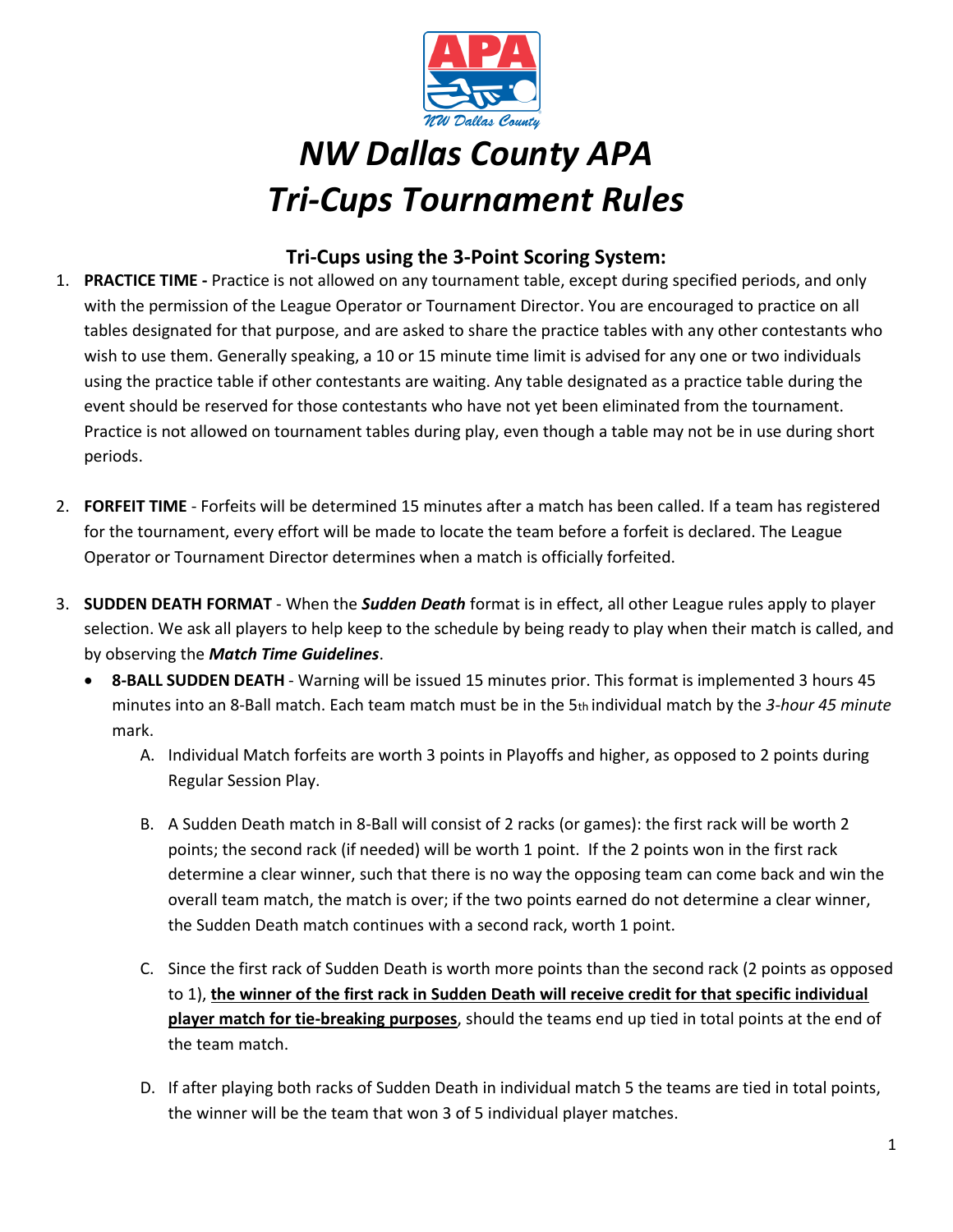- 4. **DECLARING PLAYERS** ‐ Once both teams in a match have declared a player, the players cannot be changed unless the 23/19 Rule is in jeopardy.
- 5. **COACHING** A player may be coached only once per game. If a coach suggests a time-out to the player, the time‐out must be taken. However, if a player asks for a time‐out, the coach can refuse to take it and no time-out will be charged. Mark all coaches (time-outs) with a "T" on your scoresheet. Coaches are allowed to place the cue ball (during a coaching time‐out) in a ball‐in‐hand situation. All rules regarding fouling the cue ball apply to the coach when placing the cue ball for a player.

**\*Common players and Ineligible players are not allowed to participate as a coach.** 

- 6. **CHECKING PLAYER IDENTIFICATION**  A current picture I.D. is required! All tournament participants must present a current, certified, positive picture I.D. in the form of a state I.D. from their state of residence, a military I.D., or a passport, prior to competing in the event. Your I.D. must be available for review prior to competing in each match. If you do not have a proper picture I.D., you will not be allowed to play. In all Higher Level Tournament events it would be considered standard procedure for good sportsmanship if, at the beginning of each match, contestants provided proper identification to their opponents before shaking hands. Each player in a match at a Higher Level Tournament event should be satisfied with the identity of their opponent in the match. If a player does not have their I.D. at that time, the team will forfeit that individual match and the use of that player for the remainder of the match. The opponent remains eligible to play in a later match; however, the team must show it can stay within the 23‐Rule by using a remaining player on the roster. If a player(s) neglects to ask an opponent for proper identification prior to the lag at the beginning of their match, and the identity of the opponent becomes questionable after a game is in progress, the only option is to finish the current game, then ask for a tournament official to verify the opponent's identification before continuing the match. The Tournament Director is the only person who can make a judgment on any form of I.D. in question and will decide what course of action will be taken concerning the identity of the player in question.
- 7. **IMPERSONATING A PLAYER –** The entire team of a player who enters or participates under fraudulent circumstances will be disqualified.
- 8. **SCOREKEEPING ‐ NO RED INK** allowed, pencils will be provided Scoresheets with *innings* recorded and *defensive shots* marked must be kept by a member of both teams or by an official scorekeeper. If it is determined a team is not marking defensive shots, then the League Operator or Tournament Director may arbitrarily raise some or all skill levels of players on that team. Scoresheets must be signed and turned in to the Control Table to receive credit for match wins. Refusal to sign a scoresheet does not affect any match protest. It is the responsibility of the winning team to make sure the Control Table receives proper scoresheets.
	- **Patches:** Must be claimed at the end of the round. Captains please come to the control table and get them at the end of the match. I will not track the players down later
	- **8‐BALL ONLY** ‐ Mark **Early 8's** (E8), **8‐ball Scratches** (8S), **8‐on‐the‐Breaks** (8OB), and **Break and Runs** (BR) on your scoresheets. Patches for **8‐on‐the‐Break** and **Break and Runs** may be awarded. Patches must be claimed by the Team Captain at the Control Table **when** the scoresheets are turned in for processing.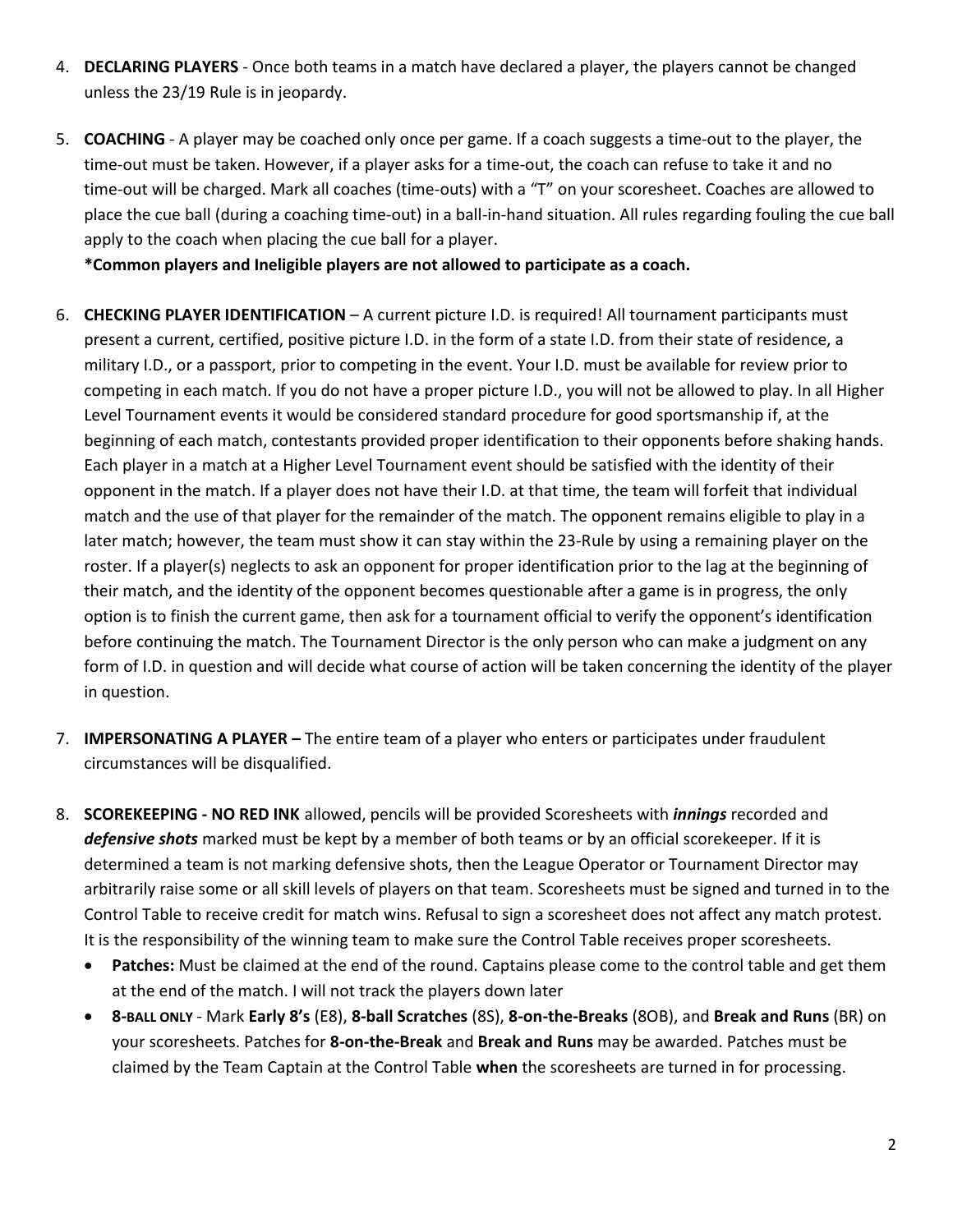- 9. **DRESS CODE** ‐ Proper attire must be worn at all times in and around the tournament site. The League Operator or Tournament Director shall determine what is proper attire, and is responsible for requiring the change of improper attire on the part of any contestant. Any change of improper attire is not just cause for delay in the progress of a team match. The dress code will be enforced.
- 10. **NO SMOKING** ‐ Smoking is not permitted in the tournament room.
- 11. **GAME RULES** ‐ Upper level rules only. The game rules used during your event are covered in the Official Team Manual. You should be familiar with these rules.
- 12. **SKILL LEVELS** ‐ The APA is the sole judge of a player's ability, and may at any time raise a player's skill level if the APA believes that he/she is not playing up to his/her true ability. It is especially important the skill level at which you participate in this event reflects your true ability according to National Rules and standards. **This is your responsibility**. You are advised by the APA to make certain you and your teammates fully understand and conscientiously follow all of the National rules and standards. If you determine you or one of your teammates skill level is not accurate, then you must notify your League Operator or Tournament Director prior to entering and playing in the event. Doing so will not necessarily prevent your disqualification; it will, however, help in determining your eligibility status.
- 13. **FOULS** ‐ Fouls may be called by the player or by his/her coach. It should be kept in mind, since everybody on the team may communicate with the coach, that in effect, anyone on the team may call a foul, but only a call made by the coach or the player makes it official. Before taking ball‐in‐hand, each player is advised to make certain they actually have ball‐in‐hand. If you do not confirm ball‐in‐hand with your opponent, or with tournament officials, and there is a difference of opinion, then you subject yourself to the potential costly mistake of fouling the cue ball unknowingly.
- 14. **CUE BALL FOULS** ‐ the cue ball is always alive. Do not touch the cue ball while it is still rolling. Doing so may result in a foul.
- 15. **CLOSE SHOTS** ‐ If a shot looks like it may result in a "bad hit," stop the game and get a tournament official to make the call. Either player may stop the game to ask for a call. The decision of the tournament official is final. If a shot is close and a tournament official is not called, the ruling will have a tendency to be in the shooter's favor.
- 16. **MARK THE 8‐BALL (8‐Ball only)**  The pocket the 8‐ball is intended to enter must be marked with a coaster, pocket marker or any other reasonable marker. To avoid confusion, marking the pocket with chalk is not recommended. If a player pockets the 8‐ball without marking the intended pocket, and the opponent calls loss of game, it will result in a loss of game. Both players may use the same marker. Only one marker should be on the table. However, if more than one marker is on the table, as long as you clearly mark the pocket where you intend to pocket the 8‐ball you have properly marked the pocket. If the marker is already at the intended pocket from a previous attempt or game, it is not necessary for the shooter to touch it, pick it up, or reposition it. **Anyone** may remind a player to place the marker and it will not be considered coaching or a foul.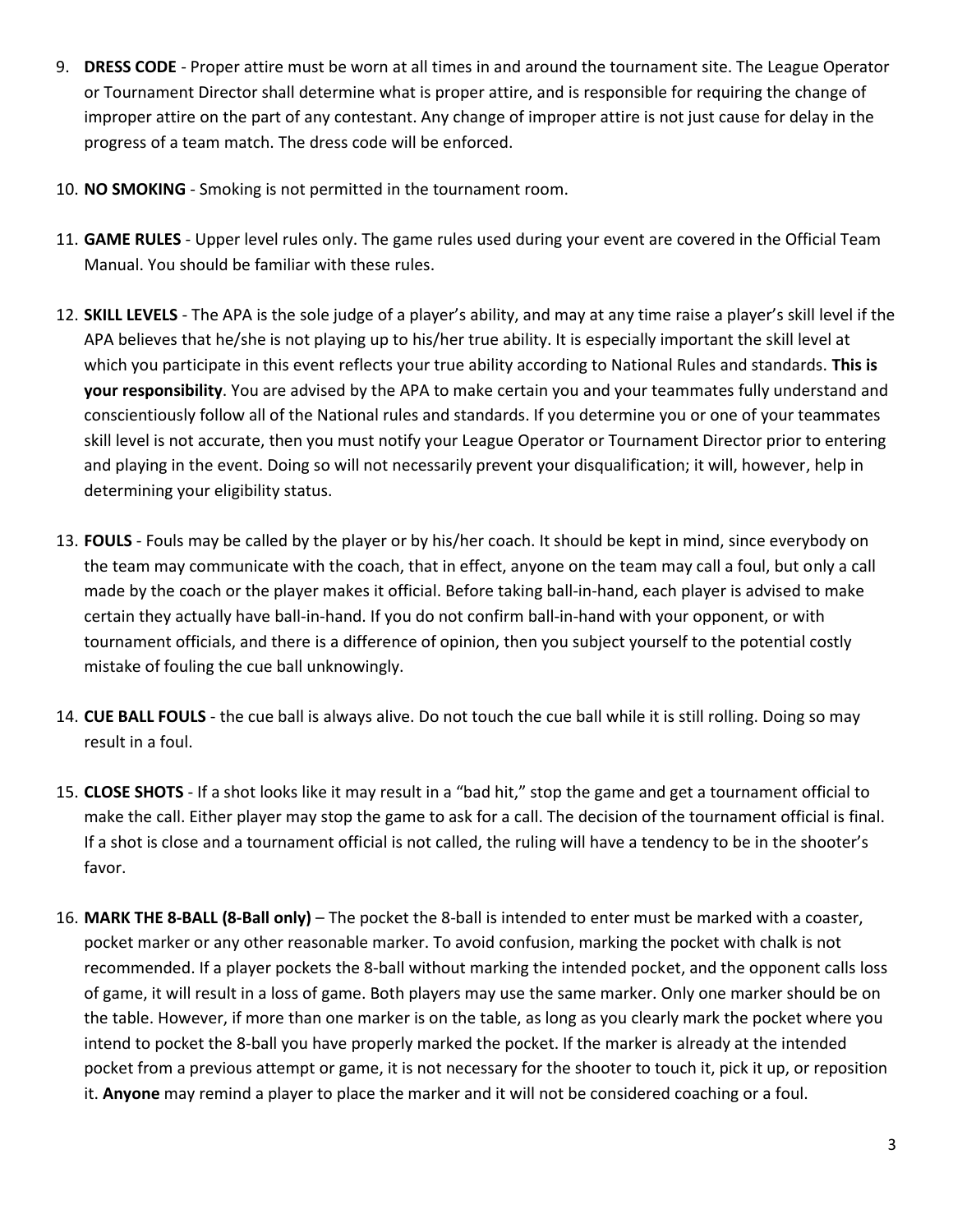- 17. **THE 23‐RULE** ‐ the 23‐Rule will be enforced. No team may play five players whose combined skill levels exceed 23. In addition, a team must show it could have fielded a legal team (meaning it could have fielded 5 players that did not exceed 23) if the match had gone the entire 5 individual matches. If the total skill levels of the lowest five players listed on your roster is equal to or less than 23, then your team can meet the 23‐Rule. This means a team may not lead off with three players whose skill levels add up to 19 unless there are two 2's listed on the roster. A team may not try to win with its first three players and disregard the 23‐Rule. All the above applies to the Ladies Division except that it concerns the 19‐Rule instead of the 23‐Rule.
	- **WHAT HAPPENS IF A TEAM IS UNABLE TO COMPLY WITH THE 23‐RULE?** If the total skill levels of the lowest five players listed on the roster exceed 23, the team will have to play four players whose skill levels do not exceed 19 in the Open Division (16 in the Ladies Division) and forfeit the fifth match. If the skill levels of the lowest four players on the roster exceed 19, then they can play three players to 15 (13 in the Ladies Division) and forfeit the fourth and fifth matches.
- 18. **FORFEITING MATCHES** ‐ A team may forfeit an individual match only to avoid a sudden death situation, and may not forfeit until 10 minutes prior to sudden death. If an individual match is forfeited *after* the rack has been broken, the skill level of both players in the match will count towards the 23‐Rule (13‐Rule in the Ladies Division). If an individual match is forfeited *before* the rack has been broken, the player on the team receiving the forfeit remains eligible to play again as the forfeit does not count as a match played. Both teams must be able to show at the end of the team match they could have fielded a legal team. (Meaning they could have fielded five players that did not exceed 23 (13 in Ladies Division) had all five individual matches been played.) For example; if the opposing team puts up a SL7, your team cannot forfeit using an unavailable player so your opponent can't play their SL7. The opposing team would regain the use of their SL7 as long as they can show that they can still remain within the 23‐Rule had all five individual matches been played.
- 19. **INELIGIBLE PLAYERS** ‐ Ineligible players are those players who, for whatever reason, are not eligible to play in any match during this tournament. All ineligible players will be removed from the Higher Level Tournament roster and will not count for 23‐Rule purposes in the 8‐ball Division.
	- **Ineligible players are not allowed to participate as a coach.**
- 20. **COMMON PLAYERS AT THE World Pool Championships** ‐ A common player is defined as a player on more than one team. A team may have up to two players that are common with another team in the same format at the World Pool Championships. A player may be common on up to two teams in each format at the World Pool Championships. A player may qualify on up to two 8‐Ball Open Division teams, two 9‐Ball Open Division teams and two 8‐Ball Ladies Division teams (ladies only, of course). If you qualify on more than two teams in any format, you must choose which team rosters you will stay on prior to entering the World Pool Championships. Common players are not allowed to participate as a coach.
- 21. **NOTE: Matches will not be held up for players who are participating on multiple teams.**
- 22. **TEAM DISQUALIFICATION PROCEDURE** ‐ If Higher Level Tournament if play is to be truly meaningful and rewarding, then those who play below their true ability must be penalized.
- 23. Complaints of unsportsmanlike conduct, or any evidence of a player playing at a skill level below his/her true ability, should be reported immediately to your League Operator or Tournament Director. In order to conduct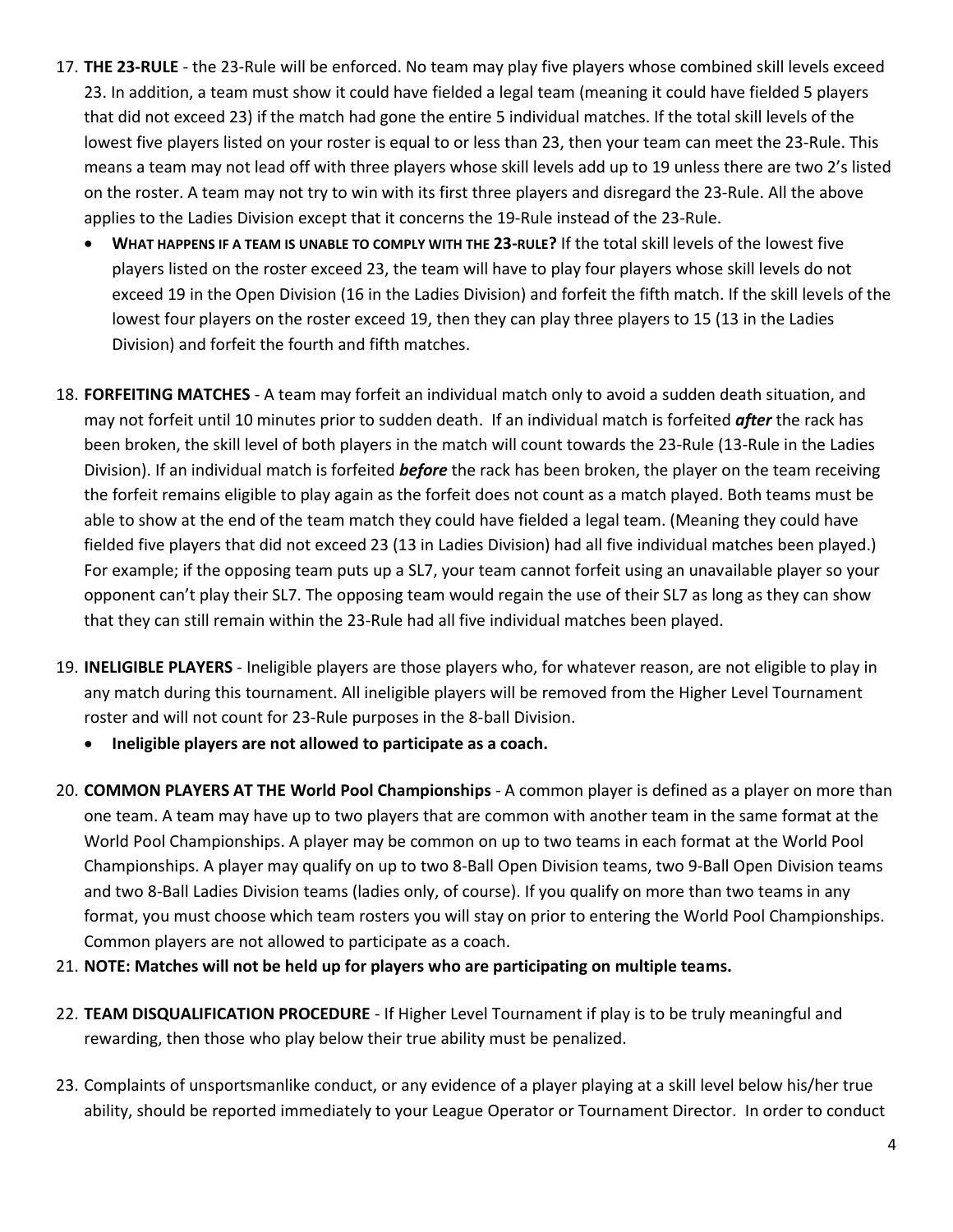a fair and equal tournament for all APA players, APA must ensure that all participants are playing at skill levels that are not below their true ability. Handicap manipulation compromises the fairness and integrity of tournament play and cannot be tolerated. Accordingly, the APA may disqualify any player or team if, in APA's sole judgment and absolute discretion, one or more of its players are deemed by the APA to be playing at a skill level below their true ability. The determination of whether a player is playing at a skill level below his or her true ability is necessarily subjective; the APA is the sole judge of a player's ability and may make such a determination in its absolute judgment and discretion.

- 24. The League Operator or Tournament Director will review the performance of each team after every round of play and make skill level adjustments as necessary. They will also investigate complaints and review elevated skill levels to determine the eligibility status of the team(s) involved. Teams may be disqualified at any time during or after tournament play if the APA concludes the team members have, without justification, played below their true ability. It is up to the disqualified team to provide an explanation or justification for elevated skill levels.
- 25. The APA is the sole judge of a player's ability and may, at any time, raise a player's skill level if the APA believes he/she is not playing up to his/her true ability.
- 26. **PROTESTS** ‐ The Team Captain must make all protests to the League Operator or Tournament Director in a sportsmanlike manner. There is a \$50.00 filing fee for any protest, which is refundable if the team filing wins the protest. Any team disrupting the tournament, causing a scene, or causing other problems at or around the tournament site will lose the right to protest. The League Operator or Tournament Director will resolve all issues on the spot. The APA is the highest authority. Any rulings made by the APA are final.
- 27. **RULES OF CONDUCT** ‐ Read the *Rules of Conduct*. Make sure you understand the Penalty Level System. It is designed to stop a problem while it is still a small problem. The *Rules of Conduct* may be used by the League Operator or Tournament Director or designated tournament official at any Higher Level Tournament event for **any** form of misconduct.
- 28. **WARNINGS** ‐ If a warning is given in an individual match, that warning will follow the team throughout the remainder of the event. For example, if a player is warned for sharking their opponent, and in a subsequent match a player from that same team is warned for sharking their opponent, the result will be ball‐in‐hand for the opponent. Such warnings will be noted by a tournament official on the scoresheets.
- 29. **SPORTSMANSHIP** ‐ the primary objective of the League has always been to provide players of all abilities with the fun and enjoyment of friendly competition. Naturally, each player arrives hoping to do well, and all players will be doing their best to win. Each player is expected to accept defeat in a sportsmanlike manner. Two common violations of good sportsmanship are conceding an unfinished game and undoing a cue during play. Both forms of conduct are frowned upon by professionals, and should be eliminated from amateur play. All players are asked to allow opponents to finish the game before racking the balls or undoing cues. No penalty will be assessed unless, in the opinion of the League Operator or Tournament Director, a repeated violation of this conduct rule occurs.